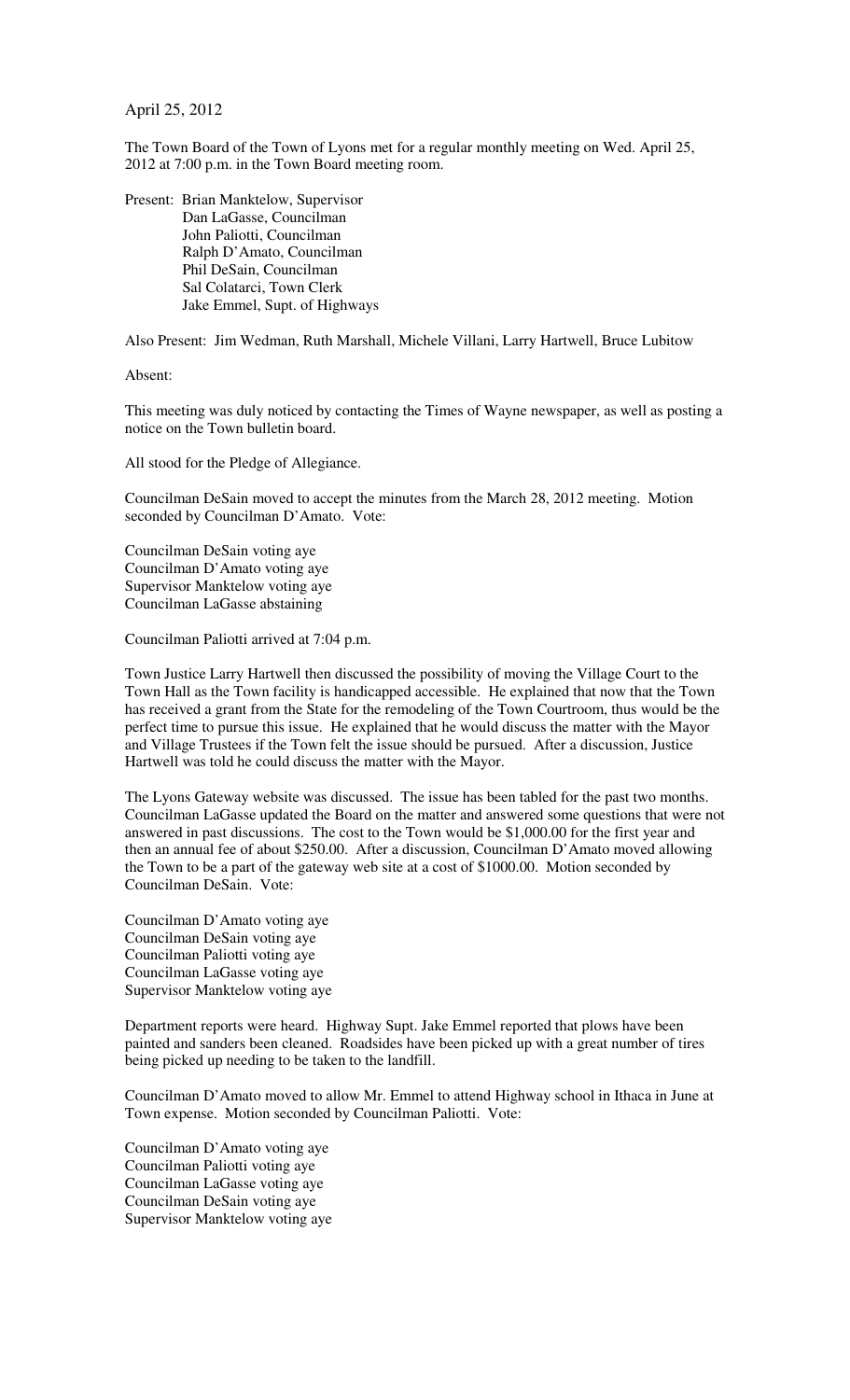Councilman LaGasse moved to accept General Fund vouchers # 152 through #204 totaling \$56,897.47 And Highway Fund vouchers # 57 through #73 totaling \$14,554.60 Motion seconded by Councilman Paliotti. Vote:

Councilman LaGasse voting aye Councilman Paliotti voting aye Councilman DeSain voting aye Councilman D'Amato voting aye Supervisor Manktelow voting aye

Councilman LaGasse requested that the Highway Department set the "Lyons Recycles" signs, which have been in storage for the winter, back out along Clyde Road.

Councilman LaGasse inquired regarding the status of a proposal to the Lyons Central School for moving the Town-owned Met Tower to a school-owned site on Hocroft Hill. The Town would donate the MET Tower to the school but the school would compensate the Town for having the Town Highway Dept. move the Tower. Highway Supt. Jake Emmel said he was unaware that he needed to develop the proposal but would "get with" Mike Pangallo, LCS Business Administrator to discuss what would be needed. Further, upon discussion, the Board recommended that the school hire a contractor to put up a required chain link fence around the Met Tower, rather than have the Town Highway Dept. put it up.

Supervisor Manktelow reminded everyone of both the Memorial Day parade on May  $28<sup>th</sup>$ . Line up is at 9 a.m. in front of the Post Office. Also, the Peppermint Days parade will be on Sat. July 14. Line up is at 5:30 p.m.

Councilman LaGasse moved that the Town of Lyons support the Lyons Main Street program for one more year under the same agreement that the Town had with the Program in the past, contributing \$5,000.00 that was put in the 2012 budget for the Program. Motion seconded by Councilman DeSain. Vote:

Councilman LaGasse voting aye Councilman DeSain voting aye Councilman Paliotti voting aye Councilman D'Amato voting aye Supervisor Manktelow voting aye

The Board then discussed new burial costs at both the Rural and Elmwood cemeteries. It was decided that the Board will discuss the issue further at the next workshop. Meanwhile, Councilman DeSain moved to accept new prices from Lancaster Trucking for his costs charged to the Town for burials. Motion seconded by Councilman Paliotti. Vote:

Councilman DeSain voting aye Councilman Paliotti voting aye Councilman LaGasse voting aye Councilman D'Amato voting aye Supervisor Manktelow voting aye

Councilman DeSain then moved to allow Highway Supt. Jake Emmel to draw up specs and receive sealed bids on a new dump truck. There will be a written clause stating any or all bids may be rejected upon review by the Town board. Motion seconded by Councilman D'Amato. Vote:

Councilman DeSain voting aye Councilman D'Amato voting aye Councilman Paliotti voting aye Councilman LaGasse voting aye Supervisor Manktelow voting aye

Supervisor Manktelow announced that the Galen Lyons landfill committee received one bid for timber removal at the landfill. Jeff Clary submitted a bid of \$15,500.00 for the purchase and removal of the standing timber at the landfill for all timber over 12" DBH. Harvesting would be completed within 12 months. After a discussion, Councilman Paliotti moved to accept the bid price. Motion seconded by Councilman DeSain. Vote: